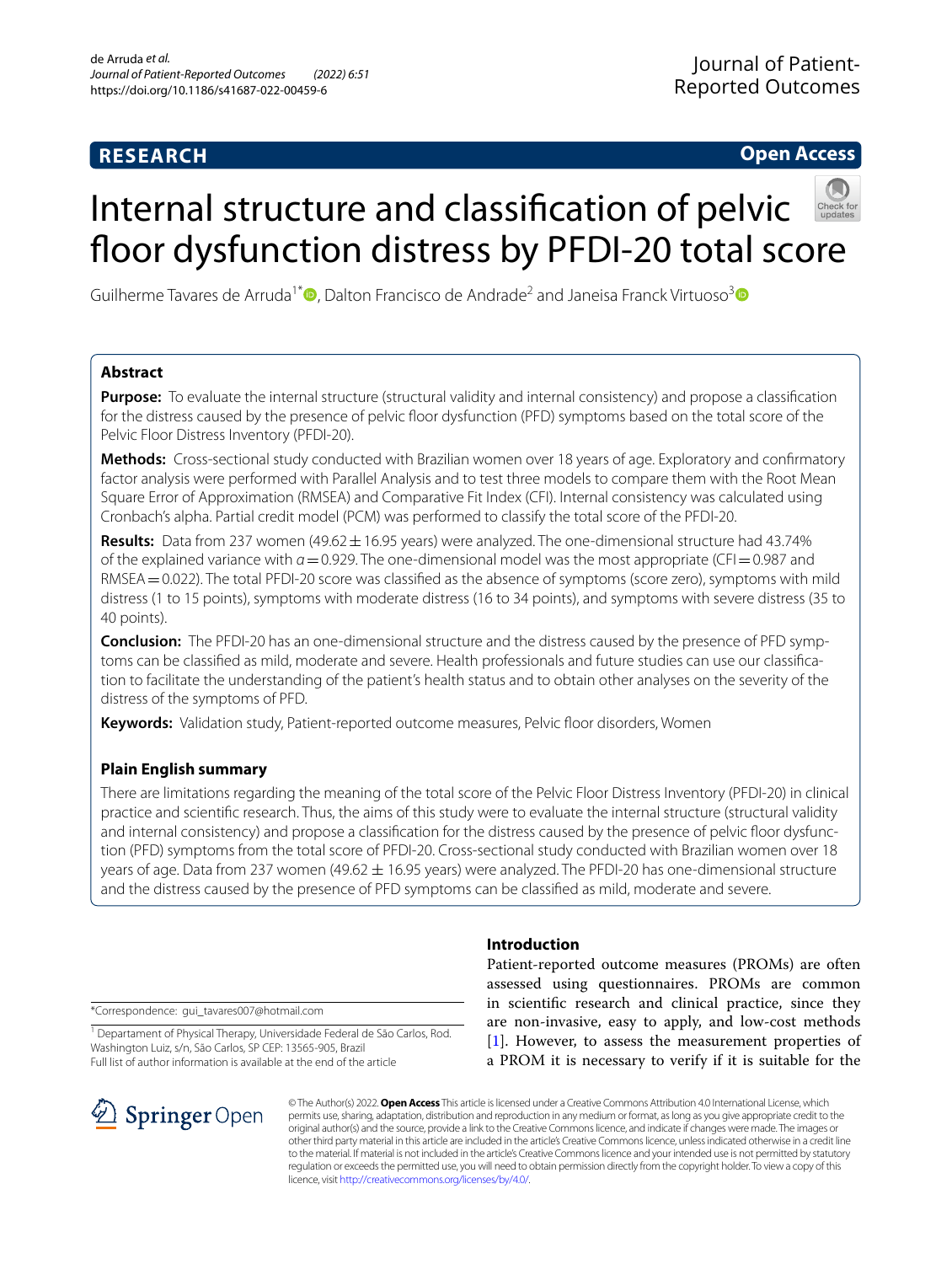construct and population that it intends to measure [\[2](#page-8-1)]. For this assessment, the COnsensus-based Standards for the selection of health Measurement INstruments (COS-MIN) produces updated guidelines of wide use for the evaluation of PROMs from diferent areas of knowledge [[2\]](#page-8-1).

In women's health, the Pelvic Floor Distress Inventory (PFDI-20) [\[3](#page-8-2)] is a PROM that is often used in clinical practice and clinical trials to assess the distress caused by the presence of pelvic floor dysfunction (PFD)  $[4-6]$  $[4-6]$ . This PROM is advised as a grade A recommendation by the International Consultation on Incontinence (ICI) for clinical practice [[7\]](#page-8-5) and was translated and validated into several languages [[8\]](#page-8-6), including Brazilian Portuguese, with adequate values for test–retest reliability (intraclass correlation coefficient—ICC  $\geq$  0.70) and internal consistency  $(\alpha > 0.70)$  [\[6](#page-8-4)]. However, the structural factor of PFDI-20 has not been assessed in the Brazilian population, [\[8\]](#page-8-6) and only one study showed results of its structural validity in Chinese women [[9](#page-8-7)]. In this sense, structural validity is the degree to which the scores of a PROM are an adequate refection of the dimensionality of the construct to be measured [[2\]](#page-8-1).

PFDI-20 assesses the distress of pelvic organ prolapse (POP), anorectal and urinary symptoms in three subscales, respectively, Pelvic Organ Prolapse Distress Inventory (POPDI-6), Colorectal-Anal Distress Inventory (CRADI-8) and Urinary Distress Inventory (UDI-6) [\[3](#page-8-2)]. According to the PFDI-20 development study, the calculation for assessing the distress of PFD symptoms was based on the Classic Test Theory (CTT), which takes into account the instrument as a whole and does not assess items or symptoms separately [[3\]](#page-8-2). In addition, the PFDI-20 total score and each subscale is interpreted as the higher the score, the worse the distress  $[3]$  $[3]$ . This can affect the patient's comprehension of the meaning of the score for their health status and also limit statistical analysis in scientifc research to only continuous data.

According to COSMIN, when an instrument does not have its consolidated factorial structure in which few studies have found diferent numbers of factors, or the method used for structural analysis is not clear, it becomes necessary to explore factorability by exploratory factor analysis (EFA) and then use confrmatory factor analysis (CFA) to confrm the adequacy of the results to the factors [[2\]](#page-8-1). Due to this, it is necessary to assess the measurement properties of PFDI-20, especially the structural validity, in order to test its dimensionality and internal consistency, and also if this PROM is suitable for use in clinical practice in gynecology and scientifc research. In addition, one of its strengths is the comprehensive assessment of the distress caused by the presence of PFD symptoms of three groups of PFDs in women. However,

there are no established values for the classifcation of the distress intensity [[3\]](#page-8-2).

Obtaining values for the classifcation of the PFDI-20 total score will make it possible to classify the severity of the distress as mild, moderate and severe. For clinical practice, this may contribute to the assessment and reassessment of the patient after clinical or physical therapy treatment. For scientifc research, it will be possible to classify the distress to allow a more comprehensive analysis of this problem and its impact on other variables. It is important for health professionals to identify the patients' health status more clearly and specifcally. Thus, the aims of this study were to assess the internal structure (structural validity and internal consistency) of PFDI-20 in Brazilian women, according to the COSMIN guideline [\[2](#page-8-1)], and propose a classifcation for the distress caused by the presence of PFD symptoms from the PFDI-20 total score in mild, moderate and severe.

## **Methods**

Cross-sectional study approved by the Institutional Ethics Committee under No. 3,437,754. Permission was requested from the developer of the instrument, M.D. Matthew D. Barber, to use the PFDI-20. The data in this study come from a larger cross-sectional study "OMIT-TED FOR BLINDED PURPOSES", which aims to assess the factors associated with PFD in women living in the south of Brazil.

Data collection was carried out between November 2019 and March 2020, and was interrupted due to the Coronavirus (COVID-19) pandemic. Brazilian women over 18 years old who went to the health units during the data collection period were included. Women who reported symptoms of urinary tract infection in the last week (pain and burning sensation when urinating), pregnant women, bedridden and those with low observable or self-reported cognitive ability to respond to the survey instruments were excluded. All women were invited to participate in the study, regardless of having diagnosis of PFD or not.

Data collection instruments consisted of the PFDI-20 and a characterization sheet, containing sociodemographic information, as well as gynecological and obstetric issues. PFDI-20 was translated and validated into Brazilian Portuguese by Arouca et al. [[6\]](#page-8-4) and assesses the distress of PFD symptoms in women. This instrument consists of three subscales, POPDI-6, CRADI-8 and UDI-6, with their own scores that assess the distress caused by the presence of POP, anorectal and urinary symptoms, respectively. The score for each subscale is calculated by averaging the sum of the items and the number of items in the subscale, and multiplying the result by 25. The PFDI-20 total score is represented by the sum of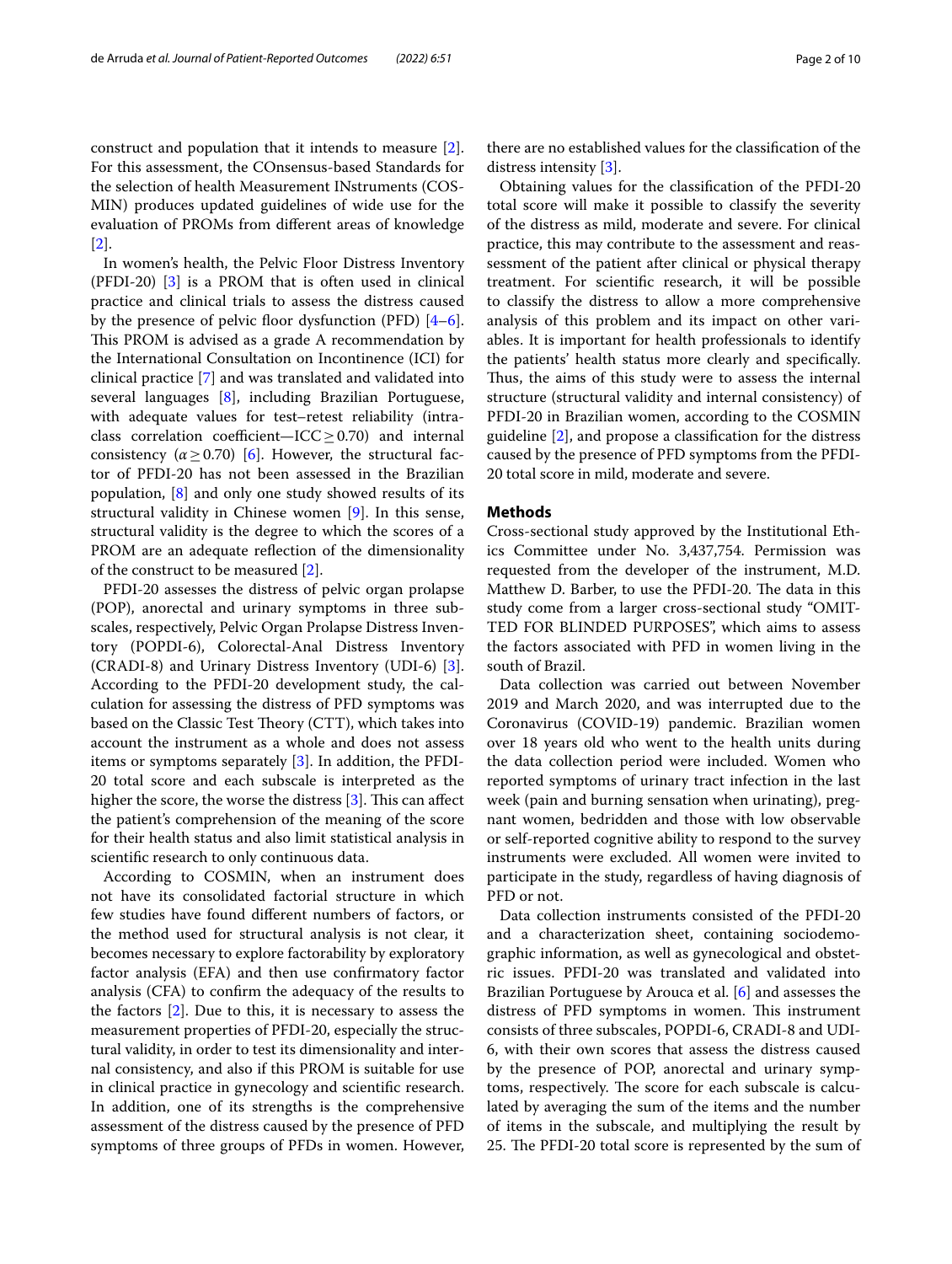the scores of the three subscales, in which higher values indicate greater distress caused by the presence of PFD symptoms [\[3](#page-8-2)].

The data collection instruments were applied in the form of individual interviews by trained interviewers in a private place where the participants were approached. We chose to apply the instruments during an interview to avoid missing data. Sample size calculation followed the COSMIN guideline for studies on structural validity [\[2](#page-8-1)]. For factor analysis, the minimum sample size of 7 times the number of items in the instrument to be validated and greater than  $100$  individuals is advisable  $[2]$  $[2]$ . Therefore, for this study, a minimum sample of 140 women was appropriate, since the PFDI-20 has 20 items.

In the data analysis, a low frequency of "it bothers quite a bit" responses in the PFDI-20 items was observed through descriptive analysis. Because of this, the response categories "it doesn't bother at all" and "it bothers somewhat" were grouped in "with symptoms that don't bother at all or bother somewhat", and the answers "it bothers moderately" and "it bothers quite a bit" were grouped in "with symptoms that don't bother moderately or bother quite a bit".

Structural validity was assessed by EFA and CFA. For EFA, the Kaiser Meyer-Olkin index (KMO) and the Bartlett Sphericity Test were used to assess the factorability of the data. KMO values>0.9 are considered excellent [[10\]](#page-8-8) and *p*-value < 0.05 in Bartlett's Sphericity Test indicates the factorability of the data  $[11]$  $[11]$ . The Diagonally Weighted Least Squares (DWLS) extraction method and a polychoric matrix were implemented in the analysis of the EFA. Parallel Analysis with random permutation of the observed data was used to decide the number of factors to be retained [[12\]](#page-8-10) and Robust Oblimin was used as a rotation method  $[13]$  $[13]$ . To check the adequacy of the model, the unidimensionality indicators Unidimensional Congruence (UniCo) and Mean of Item Residual Absolute Loadings (MIREAL) were used [\[14](#page-8-12)]. Values of UniCo>0.95 and MIREAL<0.30 indicate that the observed model can be treated as one-dimensional. The stability of factors was analyzed using the *H* index, which assesses whether a set of items represents an ideal common factor. *H* values range from 0 to 1, in which  $H \geq 0.70$  considers the factor as well defined [\[15](#page-9-0)]. These analyses were performed using FACTOR 10.10.02.

For CFA, three models were compared: one-dimensional, three-dimensional and five-dimensional. These models were based on the results of EFA and compared with results on the internal structure of PFDI-20 in the literature, assuming that the three subscales of PFDI-20 form 3 dimensions (POP, anorectal and urinary symptoms) and the five factors found by Ma et al.  $[9]$  $[9]$ . The models were compared using the Root Mean Square Error of Approximation (RMSEA), the Comparative Fit Index (CFI) and the Tucker-Lewis Index (TLI). RMSEA values less than 0.08 and CFI and TLI values above 0.90, or preferably, 0.95 are considered an adequate model ft [[16\]](#page-9-1). For the selection of the most appropriate model, the Bayesian Information Criterion (BIC) factor retention method and Sample-Size Adjusted Bayesian (SABIC) were used. The model with the lowest BIC [[17\]](#page-9-2) and SABIC values was considered as having the most adequate factor structure [\[18](#page-9-3)]. Internal consistency, the degree of interrelation between the items [\[2](#page-8-1)], was calculated using the Cronbach's alpha for the model identified in the PFDI-20 EFA. Cronbach's alpha values  $> 0.70$ are considered acceptable  $[19]$  $[19]$ . These analyses were performed using JASP 0.14.1.

After the CFA, we were able to select the appropriate item response theory (IRT) model for the data, which was the partial credit model (PCM), introduced by Masters [\[20](#page-9-5)], considering the unidimensionality of the scale. Furthermore, the PFDI-20 items are ordinal polytomous and there is one-to-one relationship between the scores generated by classical test theory (CTT) and PCM [\[20](#page-9-5)]. This property allows the use of the CTT score to determine the respondent's latent trait  $(\Theta)$  level [[21\]](#page-9-6).

PCM is represented by the expression:  $P_{i,k}(\theta_j) = \frac{\exp\left[\sum_{u=0}^{\kappa} (\theta_j - bi, u)\right]}{\sum_{u=0}^{m_i} \exp\left[\sum_{v=0}^{u} (\theta_j - bi, v)\right]},$  in which  $P_{i,k}(\theta_j)$  is the  $\sum_{u=0}^{k} (\theta j - bi, u)$ ] probability of a respondent choosing the category "*k*"  $(k=0, 1, 2, ..., m_i)$ , among the item categories $(m_i + 1)$ ;  $b_{i,k}$  is the item parameter associated with the probability of the respondent choosing category "*k*" in item "*i*". Further details on the PCM and methods for estimating item parameters and ϴ measurement can be obtained in the study by Andrade, Tavares and Cunha [[21\]](#page-9-6).

From the responses to the items obtained through the application of PFDI-20, the parameters of the items were estimated on a measurement scale  $(0-1)$ , in which 0 is the mean of the  $\Theta$  of the participants and 1 is the standard deviation. With these values, the measure of the ϴ of each participant was estimated on the same scale. This allows the items to be positioned on the scale in order to enable their interpretation in the context of the ϴ measured. Then, each item/category was positioned at the point on the scale at which the likelihood that a participant, with a ϴ measurement equal to the point on the scale considered, would respond to a particular category of the item was > 0.60 [[21\]](#page-9-6). PCM analyses were performed using the *Rstudio* software 2021.09.1 and package *mirt*.

### **Results**

Two hundred and eighty women were selected to participate in the study, 43 (15.36%) of whom were excluded according to the eligibility criteria. At the end,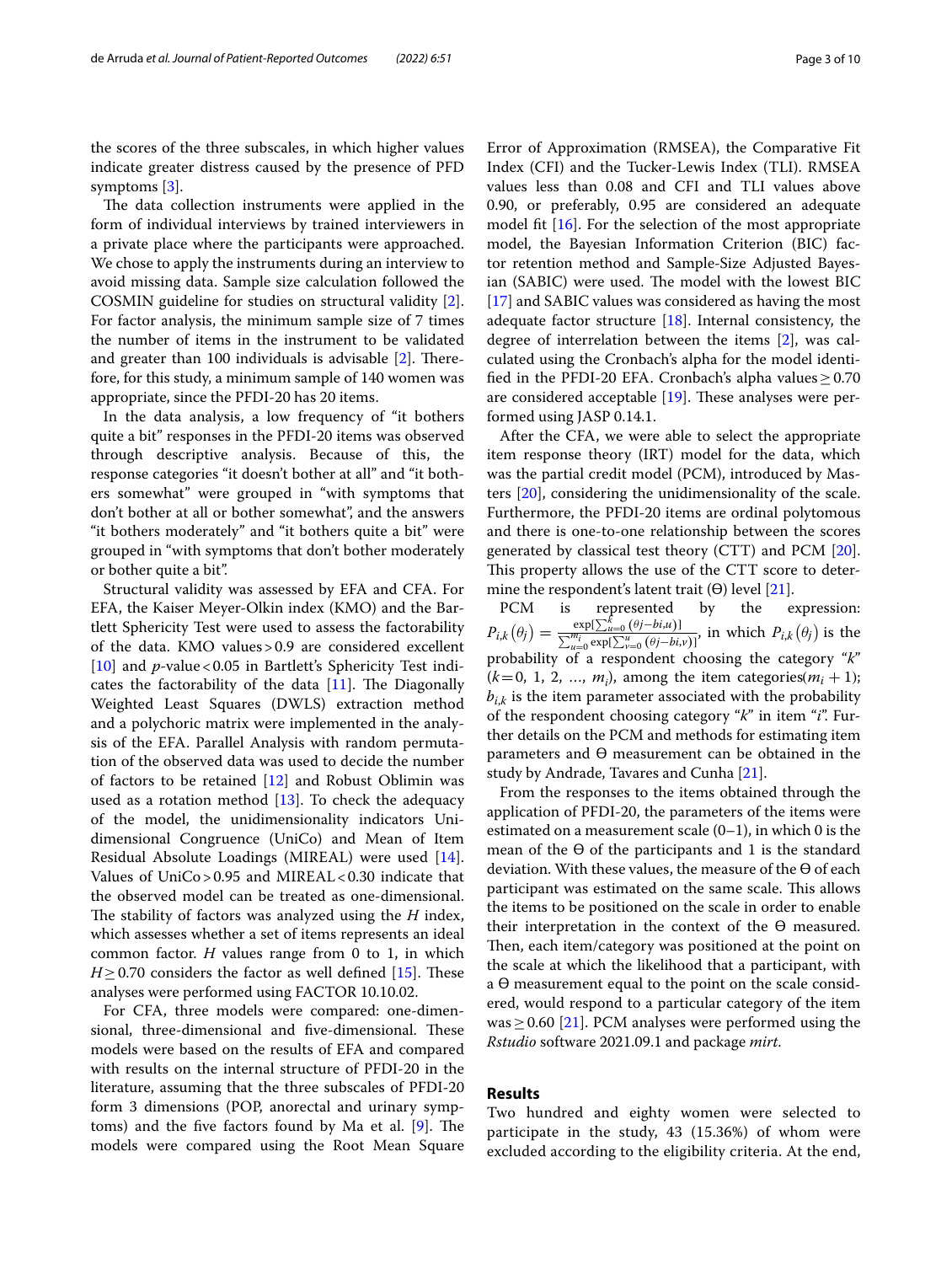the data of 237 (84.64%) women were analyzed. Table [1](#page-3-0) shows the characteristics of the participants included in the study. Most of the participants  $(49.62 \pm 16.95$  years old) were married  $(n=99; 41.77%)$ , white  $(n=167;$ 70.46%), had had only vaginal delivery  $(n=84; 35.44%)$ and had not undergone a gynecological surgical procedure (n=158; 66.67%). Most women did not report symptoms of stress urinary incontinence (SUI)  $(n=185;$ 78.06%), urge urinary incontinence (UUI)  $(n=158;$ 66.67%) and mixed urinary incontinence (MUI)  $(n=204; 86.07\%).$ 

Bartlett's sphericity tests (2630.7, *gl*=190, *p* < 0.001) and KMO (0.912) suggested factorability of the items. Through the EFA, the parallel analysis suggested the

<span id="page-3-0"></span>

| <b>Table 1</b> Characterization of study participants ( $n = 237$ ) |  |
|---------------------------------------------------------------------|--|
|---------------------------------------------------------------------|--|

| <b>Characteristics</b>           | Mean $\pm$ SD or n (%) |
|----------------------------------|------------------------|
| Age (years)                      | $49.62 \pm 16.95$      |
| Years of study                   | $11.10 \pm 5.80$       |
| BMI ( $kg/m2$ )                  | $27.77 \pm 6.01$       |
| Marital status                   |                        |
| Married                          | 99 (41.77)             |
| Single                           | 66 (27.85)             |
| Divorced                         | 24 (10.13)             |
| Widow                            | 30 (12.66)             |
| Single, but lives with a partner | 18 (7.59)              |
| Mode of delivery                 |                        |
| Vaginal delivery only            | 84 (35.44)             |
| Only cesarean delivery           | 64 (27.00)             |
| Both mode of delivery            | 34 (14.35)             |
| Nulliparous                      | 55 (23.21)             |
| Skin color                       |                        |
| White                            | 167 (70.46)            |
| Brown                            | 46 (19.40)             |
| Black                            | 17(7.17)               |
| Indigenous                       | 5(2.11)                |
| Asian                            | 2(0.84)                |
| SUI symptoms                     |                        |
| No                               | 185 (78.06)            |
| Yes                              | 52 (21.94)             |
| <b>UUI</b> symptoms              |                        |
| No                               | 158 (66.67)            |
| Yes                              | 79 (33.33)             |
| MUI symptoms                     |                        |
| No                               | 204 (86.07)            |
| Yes                              | 33 (13.93)             |
| Gynecological surgical procedure |                        |
| No                               | 158 (66.67)            |
| Yes                              | 79 (33.33)             |
|                                  |                        |

SD: Standard deviation. BMI: Body mass index. SUI: Stress urinary incontinence. UUI: Urge Urinary Incontinence. MUI: Mixed urinary incontinence

one-dimensionality of the PFDI-20 as the most representative model for the data with 43.74% of the explained variance. The values of UniCo (0.966; 95%CI 0.944—1,000) and MIREAL (0.226; 95%CI 0.189— 0.290) supported the hypothesis that the factorial structure of PFDI-20 can be considered one-dimensional. Table [2](#page-4-0) and Fig. [1](#page-5-0) show the high factor loadings of the one-dimensional model items  $(> 0.30)$ . The Cronbach's alpha value of the one-dimensional model was considered adequate ( $\alpha$  = 0.929).

Table [3](#page-5-1) shows the values of the replicability measures of the factorial structure of the models. In all models, except for the fourth factor of the fve-dimensional model, the *H*-latent values ( $H \geq 0.70$ ) suggest that the factors can be well identifed by the response variables. The H-observed values of the one-dimensional model and the frst factor of the fve-dimensional model are those with ideal values ( $H \geq 0.70$ ). However, the other models suggested that the factors may not be replicable in other studies  $(H< 0.70)$ .

The comparison between the models by the CFA is shown in Table [4](#page-6-0). The adjustment indices showed adequate values for the three models tested  $(CFI > 0.95$ ,  $TLI > 0.95$  and  $RMSEA < 0.08$ ). After adjusting for the residual covariance of items 4, 7, 8, 9, 17 and 18 of the one-dimensional model, this model had lower BIC (7596.874) and SABIC (7460.579). However, CFI (0.752), TLI (0.718) and RMSEA (0.101) had low values.

When comparing CTT with PCM, the items 3 (sensation of something coming out of the vaginal area), 4 (need to push something in the vagina or around the anus for complete evacuation), 6 (need to push something up in the vaginal area to start or complete the urination), 9 (anal incontinence—AI, solid stool), 10 (AI, liquid stool) and 14 (rectal prolapse symptom) presented only parameter *b1* (item difficulty) because their categories were grouped into two categories. It is possible to observe that there is a high probability that the participants with  $\theta \leq -1.25$  do not have symptoms of PFD (Appendix 1). Furthermore, the values calculated by the sum of the scores in all items ranged from 0 to 40 points. In this comparison, score 0 is equivalent to the absence of symptoms, scores from 1 to 15 points are equivalent to having most symptoms with mild distress, scores from 16 to 34 points are equivalent to having most symptoms to moderate distress, and scores to 35 to 40 points is equivalent to having symptoms with severe distress. Appendix 2 shows the new score for each item of PFDI-20.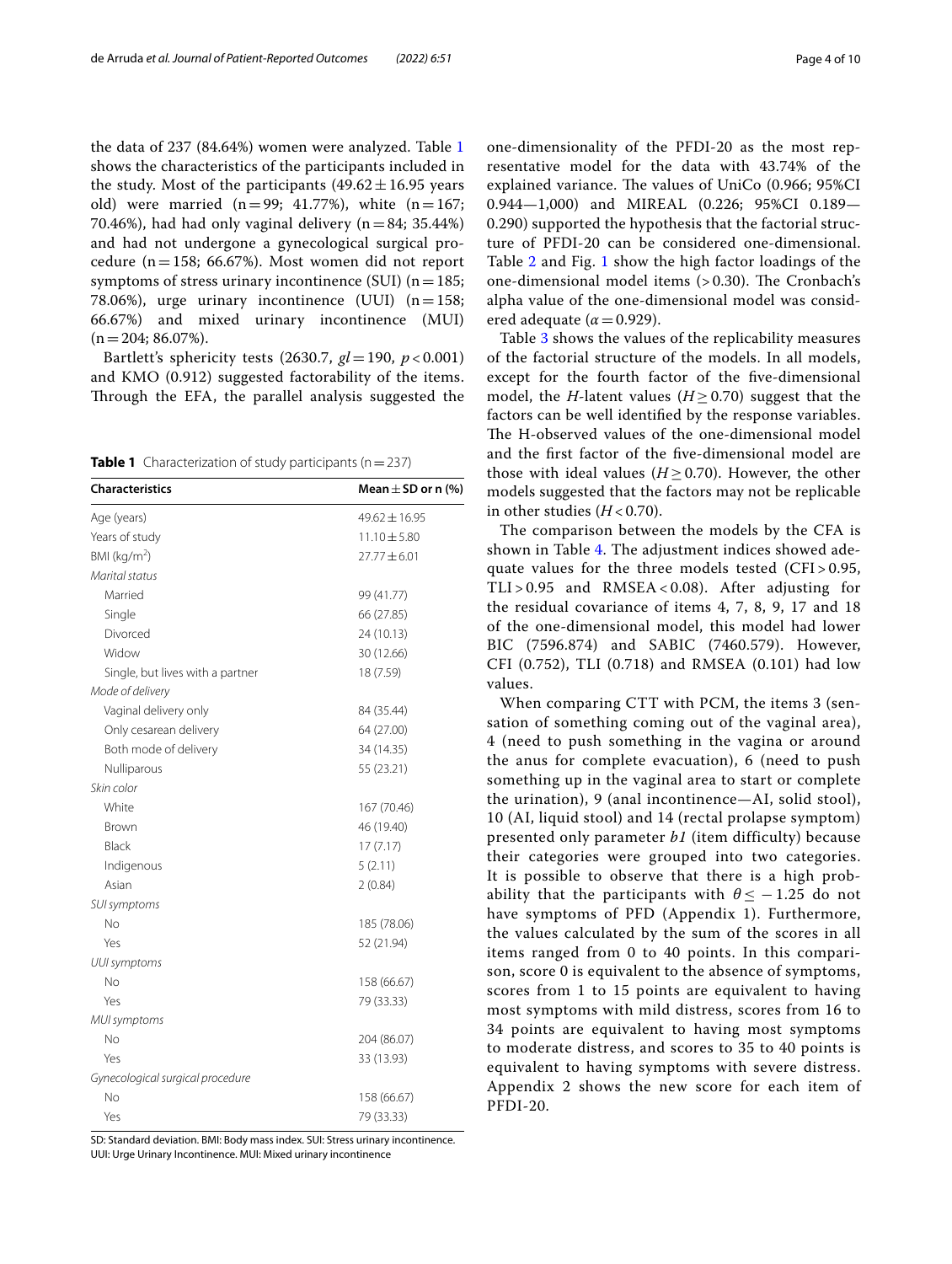<span id="page-4-0"></span>**Table 2** Factor loads of the one-dimensional structure of the PFDI-20

| <b>Items</b>                                                       | <b>Factorial</b><br>load |
|--------------------------------------------------------------------|--------------------------|
| 1. Pressure in the lower abdomen                                   | 0.512                    |
| 2. Heaviness or dullness in the pelvic area                        | 0.513                    |
| 3. Feeling of something coming out in the vaginal area             | 0.440                    |
| 4. Push something in the vagina or to complete the evacu-<br>ation | 0.357                    |
| 5. Incomplete emptying of the bladder                              | 0.706                    |
| 6. Push something around the vagina to complete the<br>urination   | 0.376                    |
| 7. Force or effort to evacuate                                     | 0.425                    |
| 8. Incomplete emptying of the intestine                            | 0.456                    |
| 9. Involuntary loss of solid stools                                | 0.377                    |
| 10. Involuntary loss of liquid stools                              | 0.391                    |
| 11. Involuntary loss of gases                                      | 0.450                    |
| 12. Pain during bowel movement                                     | 0.515                    |
| 13. Urgency to evacuate                                            | 0.487                    |
| 14. Sensation of rectal prolapse                                   | 0.463                    |
| 15. Increased urinary frequency                                    | 0.443                    |
| 16. Loss of urine during urgency                                   | 0.455                    |
| 17. Loss of urine during laughing, coughing or sneezing            | 0.616                    |
| 18. Loss of small amount of urine (drops)                          | 0.665                    |
| 19. Difficulty emptying the bladder                                | 0.523                    |
| 20. Pain in the lower abdomen or genital region                    | 0.653                    |
| Variance explained                                                 | 43.74%                   |
| Cronbach's alpha                                                   | 0.929                    |

According to our classifcation of the PFDI-20 score for the sample of this study, 182 (76.79%) women were classifed as having symptoms and mild distress; 27 (11.39%) women had symptoms and moderate distress; 24 (10.13%) women had no symptoms; and 4 (1.69%) women were classifed as having symptoms and severe distress.

# **Discussion**

In this study, we evaluated the internal structure of PFDI-20 in Brazilian women according to the COSMIN, and propose a classifcation for the distress caused by the presence of PFD symptoms assessed by the PFDI-20 total score. According to EFA, the PFDI-20 had onedimensional structure, also presenting better indexes and an acceptable Cronbach's alpha. However, the model one-dimensions adjusted had better BIC and SABIC. In one-dimensional structure, all items of the instrument evaluate a single construct, the distress caused by

the presence of PFD symptoms in women, diferently from the factor structure found in a previous study [\[9](#page-8-7)]. Through the PCM, the proposed new PFDI-20 score classifed the intensity of distress caused by the presence of PFD symptoms as mild (1—15 points), moderate (16—34 points) and severe (35—40 points). In our clinical experience, we believe that patients can better understand the severity of their own health problem through this new classifcation. Furthermore, it is possible that the perception and management of the distress caused by the presence of PFD symptoms are guided in diferent ways by clinicians for each severity.

In the literature, the factor structure of PFDI-20 was evaluated only by Ma et al. [\[9](#page-8-7)] in 126 Chinese women. In the same study [[9\]](#page-8-7), 5 factors were found that explained 69.55% of the variance: anal and colorectal distress (factor 1); direct POP feelings and symptoms of irritation or obstruction of the lower urinary tract (factor 2); various types of urinary incontinence (UI) (factor 3); external force to defecate (factor 4); and symptoms of rectocele (factor 5). In addition, the items of each subscale of PFDI-20 were combined in diferent factors and no EFA was performed. Considering the study by Ma et al., [\[9](#page-8-7)] the frst to assess structural validity, it would be important to start the analysis of the factor structure by the EFA to explore the behavior of the items in the internal structure [[22\]](#page-9-7). In contrast to the study by Ma et al. [\[9](#page-8-7)], in the present study we performed the EFA to identify the factorial structure of the data and the CFA to confrm its values according to the tested models, which is considered more appropriate when evaluating the factorial structure of a PROM [[22](#page-9-7)].

All PFDI-20 items had acceptable factor loads (> 0.30), with high values  $(> 0.60)$  for items 5, 17, 18 and 20, which demonstrates that these items can distinguish more individuals with greater distress caused by the presence of PFD symptoms than items with lower factor loads. Compared to the study by Ma et al. [\[9](#page-8-7)], another important aspect of the PFDI-20 factorial structure found in this study was the application of the instrument in diferent cultures, which can be seen in the replicability values. In the present study, the replicability analysis showed that the one-dimensional model can be replicable in other populations. On the other hand, the models of three and fve factors suggested that the factors may not be replicable in other populations. This means that future studies may fnd similar one-factor structures for PFDI-20, indicating a stability of the instrument in other populations.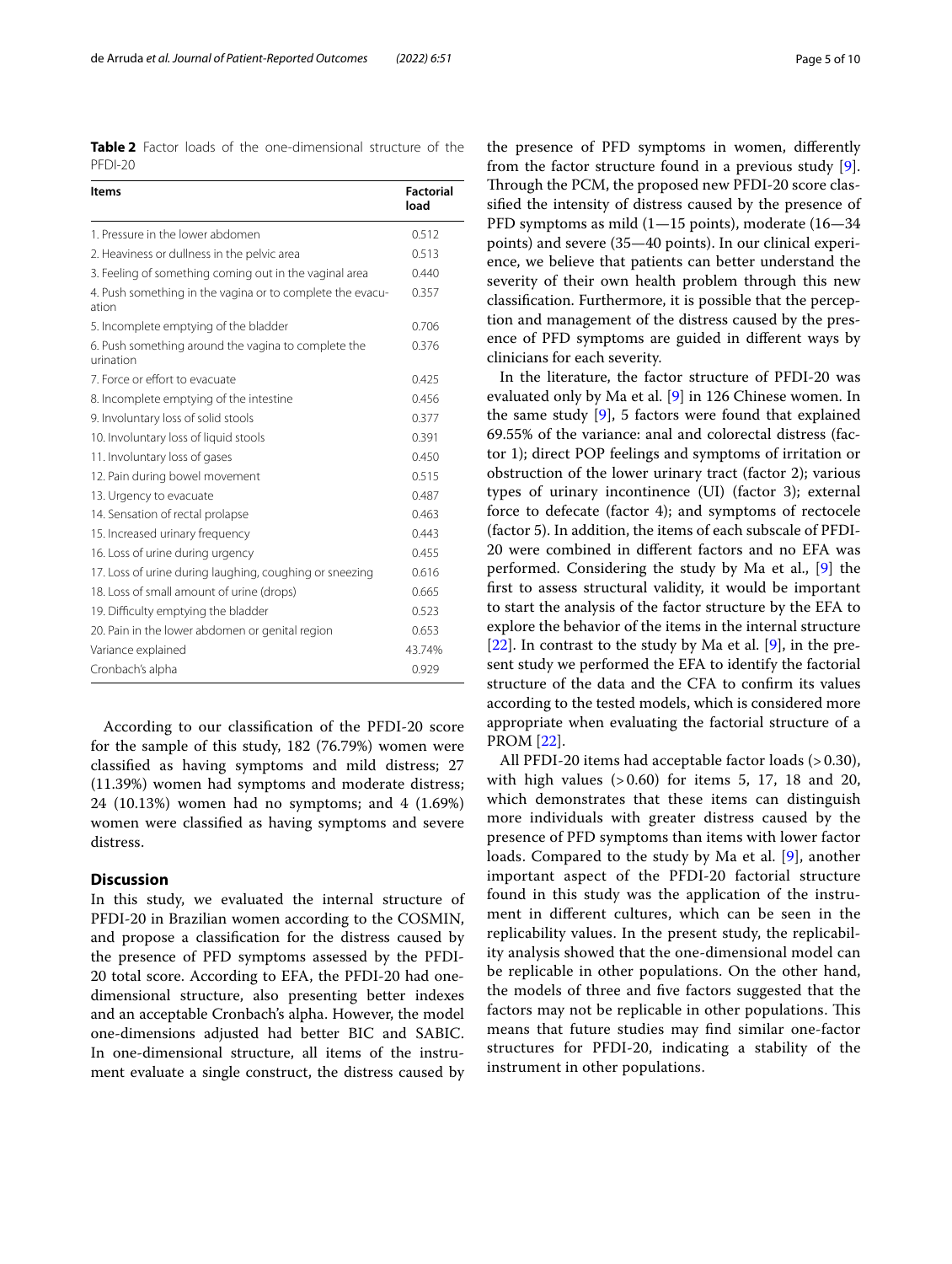

<span id="page-5-1"></span><span id="page-5-0"></span>

|  |  | Table 3 Factor replication measures of the PFDI-20 models |
|--|--|-----------------------------------------------------------|
|  |  |                                                           |

|            | One-dimensional<br>model | Three-dimensional model |                |       | Five-dimensional model |       |       |       |       |
|------------|--------------------------|-------------------------|----------------|-------|------------------------|-------|-------|-------|-------|
| Factors    |                          |                         | F <sub>2</sub> | F3    | F1                     | F)    | F3    | F4    | F5    |
| H-latent   | 0.936                    | 0.821                   | 0.927          | 0.886 | 1.077                  | 0.892 | 0.822 | 0.787 | 0.917 |
| H-observed | 0.702                    | 0.557                   | 0.624          | 0.637 | 0.747                  | 0.638 | 0.513 | 0.445 | 0.577 |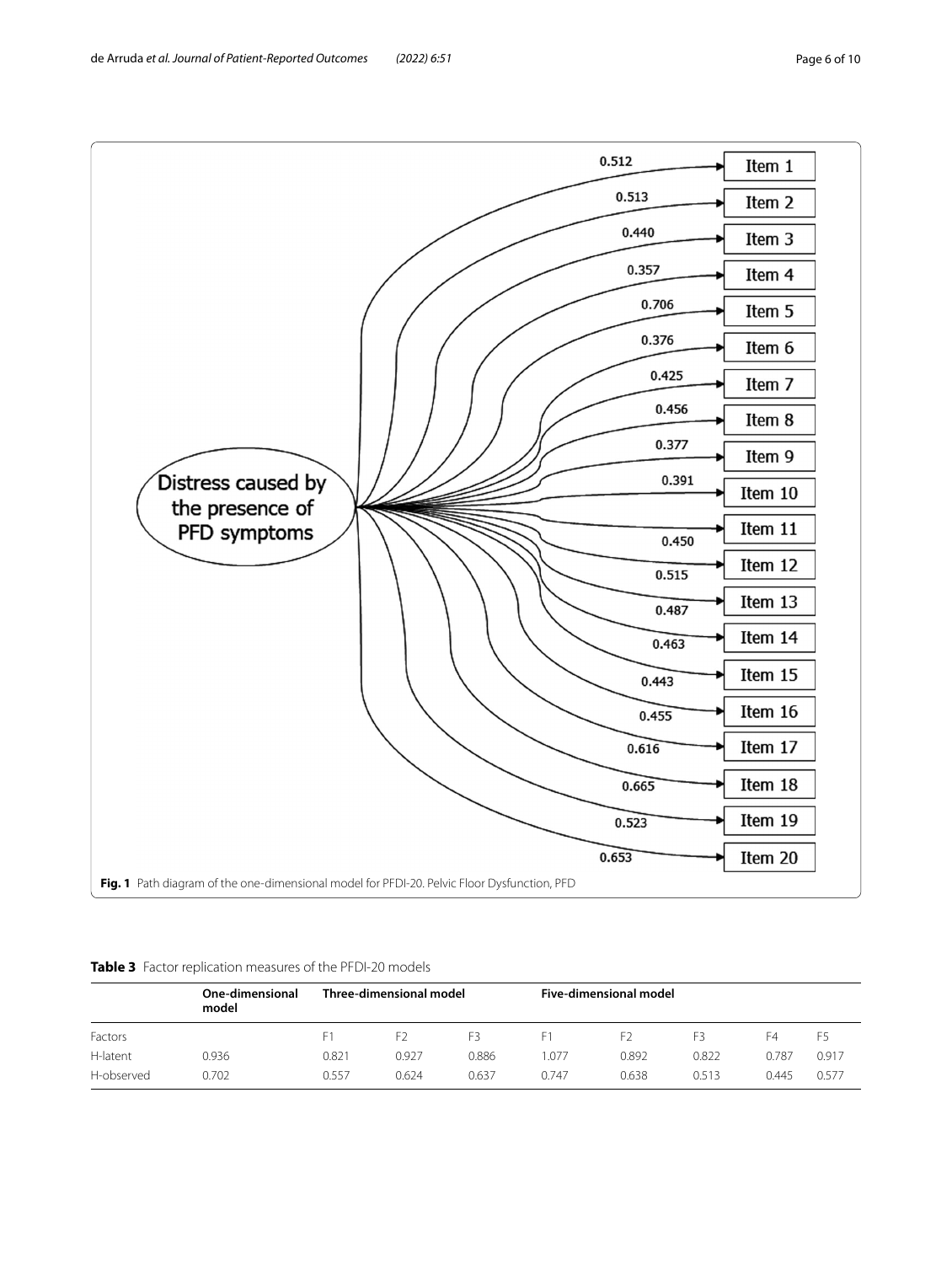| <b>Models</b>           | $x^2$ (df)    | CFI   | TLI   | <b>RMSEA (CI95%)</b>      | BIC      | <b>SABIC</b> |
|-------------------------|---------------|-------|-------|---------------------------|----------|--------------|
| One-dimensional         | 190.034 (170) | 0.987 | 0.986 | $0.022(0.000 - 0.038)$    | 7781.409 | 7654.623     |
| Three dimensions        | 144.695 (167) | 0.997 | 0.996 | $< 0.001 (0.000 - 0.014)$ | 7691.633 | 7555.338     |
| Five dimensions         | 59.000 (100)  | 0.999 | .000  | $< 0.001 (0.000 - 0.204)$ | 7631.770 | 7485.966     |
| One-dimensional ajusted | 570.830 (167) | 0.752 | 0.718 | $0.101(0.092 - 0.110)$    | 7596.874 | 7460.579     |

<span id="page-6-0"></span>**Table 4** Factor adjustment and retention indexes for PFDI-20 models

*χ2* : chi-square. df: degrees of freedom. CFI: Comparative Fit Index. TLI: Tucker-Lewis Index. RMSEA: Root Mean Square Error of Approximation. BIC: Bayesian Information Criterion. SABIC: Sample-size Adjusted Bayesian

Comparing the measure of the ϴ generated by the IRT with the score generated by the CTT, it was possible to classify the distress caused by the presence of PFD symptoms assessed by the PFDI-20 total score. Unlike CTT, IRT determines the probability of a participant selecting a response on the scale corresponding to their symptoms at a certain level of severity, i.e., in this study, "with mild symptoms and distress". In addition, the PCM assumes that respondents with more severe distress symptoms may be more likely to report symptoms that refect worse distress severity  $[23]$  $[23]$ . Thus, items 3, 4, 6, 9, 10 and 14 of the PFDI-20 had a lower frequency of "bother moderately" and "bother quite a bit" responses, identifying participants with a high probability of presenting PFD symptoms that don't bother at all or bother somewhat at  $\theta \geq 3.25$ . The low frequency of responses in these items may be due to the symptoms being considered more severe, because the sensation of something coming out of the vaginal area (item 3), the need to push something in the vagina or around the anus to complete the evacuation (item 4), need to push something around the vagina to complete the urination (item 6), AI (items 9 e 10) and rectal prolapse (item 14) are considered characteristic symptoms of greater severity among POP and anorectal symptoms [[7](#page-8-5), [24](#page-9-9)].

Through the observation of individuals and items on the same scale, it was possible to examine the relationship between an individual's response to each item and the response levels in the general ϴ that the item is intended to measure. In this case, the PCM provides information to discriminate individuals with diferent levels of ϴ and the category limit for each item  $[23]$  $[23]$  $[23]$ . Thus, the items or symptoms of PFDI-20 can be assessed according to their severity, and the classifcation of distress as mild, moderate and severe is feasible and easy to understand for both patients and clinicians.

PFDI-20 is often used to assess the distress caused by PFD and its symptoms in diferent populations [\[4](#page-8-3), [9](#page-8-7)]. In this study, we included women with and without PFD, unlike other validation studies of PFDI-20, in which only women with PFD participated  $[3, 6, 9]$  $[3, 6, 9]$  $[3, 6, 9]$  $[3, 6, 9]$  $[3, 6, 9]$  $[3, 6, 9]$ . Thus, the greater variability of characteristics in this sample is understandable, which is evident in countries with diverse ethnicities and cultures such as Brazil. Furthermore, although the factorial structure of PFDI-20 is considered one-dimensional, according to a study not yet published in this sample, the items can still assess diferent symptoms of PFD. Thereby, we emphasize that the use of this PROM in scientifc research or clinical practice must consider the symptoms assessed in each item for each PFD, and also thoroughly evaluate the distress caused by the presence of PFD symptoms in women.

In this study, we employed adequate methods for obtaining the factorial structure of a set of items from PFDI-20 and followed the COSMIN [\[2\]](#page-8-1) for the best quality of evidence in validation studies. We also used appropriate methods for obtaining the total score of a set of items from PFDI-20 [[20](#page-9-5), [21](#page-9-6)]. In addition, our proposal for classifying the distress caused by the presence of PFD symptoms by PFDI-20 is simple, easily applicable and understandable, which may contribute to its widespread use in clinical practice and scientific research. However, the selection of a convenience sample and the lack of an evaluation of medical diagnoses for PFD can be considered limitations of this study.

## **Conclusion**

PFDI-20 can be organized in a one-dimensional structure for assessing the distress caused by the presence of PFD symptoms and has acceptable internal consistency. Furthermore, the distress caused by the presence of PFD symptoms can be classifed as mild, moderate and severe, according to PFDI-20 total score

**Appendix 1**

See Table [5.](#page-7-0)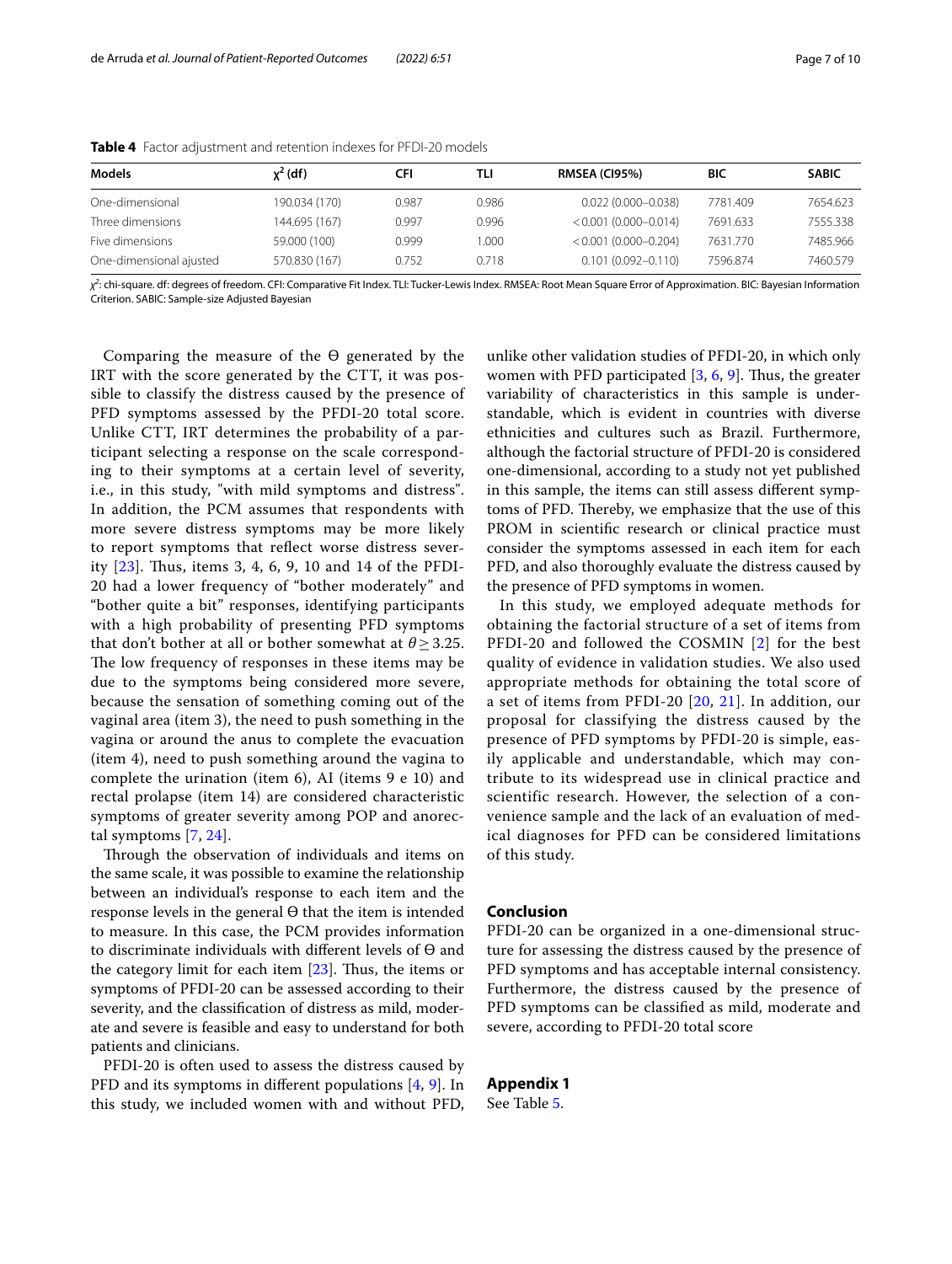|                |                | Scale  |         |          |           |     |              |      |              |      |          |      |           |      |      |
|----------------|----------------|--------|---------|----------|-----------|-----|--------------|------|--------------|------|----------|------|-----------|------|------|
| <b>PCM</b>     |                | $-1.5$ | $-1$    | $-\,0.5$ | $\pmb{0}$ | 0.5 | $\mathbf{1}$ | 1.5  | $\mathbf{2}$ | 2.5  | 3        | 3.5  | $\pmb{4}$ | 4.5  |      |
| <b>CTT</b>     |                | 0      | 1 to 15 |          |           |     |              |      | 16 to 34     |      | 35 to 40 |      |           |      |      |
| Item           | Parameters     |        |         |          |           |     |              |      |              |      |          |      |           |      |      |
| $\mathbf{1}$   | b1             | 1.79   |         |          |           |     |              |      | 0.63         | 0.80 | 0.90     | 0.96 | 0.98      | 0.99 | 1.00 |
|                | b <sub>2</sub> | 1.24   |         |          |           |     |              |      |              | 0.54 | 0.70     | 0.82 | 0.89      | 0.93 | 0.96 |
| $\overline{2}$ | b1             | 2.26   |         |          |           |     |              |      | 0.58         | 0.76 | 0.89     | 0.95 | 0.98      | 0.99 | 1.00 |
|                | b <sub>2</sub> | 0.83   |         |          |           |     |              |      |              | 0.58 | 0.75     | 0.86 | 0.92      | 0.95 | 0.97 |
| 3              | b1             | 2.74   |         |          |           |     |              |      |              |      |          | 0.57 | 0.68      | 0.78 | 0.85 |
| $\overline{4}$ | b1             | 3.22   |         |          |           |     |              |      |              |      |          |      | 0.57      | 0.69 | 0.78 |
| 5              | b1             | 1.37   |         |          |           |     |              | 0.55 | 0.73         | 0.86 | 0.93     | 0.97 | 0.99      | 1.00 | 1.00 |
|                | b <sub>2</sub> | 1.22   |         |          |           |     |              |      |              | 0.59 | 0.73     | 0.83 | 0.90      | 0.94 | 0.96 |
| 6              | b1             | 4.17   |         |          |           |     |              |      |              |      |          |      |           |      | 0.58 |
| $\overline{7}$ | b1             | 1.35   |         |          |           |     |              | 0.64 | 0.80         | 0.91 | 0.96     | 0.98 | 0.99      | 1.00 | 1.00 |
|                | b <sub>2</sub> | 0.56   |         |          |           |     |              |      | 0.58         | 0.73 | 0.84     | 0.91 | 0.94      | 0.97 | 0.98 |
| 8              | b1             | 0.89   |         |          |           |     |              | 0.66 | 0.81         | 0.90 | 0.96     | 0.98 | 0.99      | 1.00 | 1.00 |
|                | b <sub>2</sub> | 1.25   |         |          |           |     |              |      |              | 0.61 | 0.74     | 0.84 | 0.90      | 0.94 | 0.96 |
| 9              | b1             | 3.50   |         |          |           |     |              |      |              |      |          |      |           | 0.62 | 0.73 |
| 10             | b1             | 2.99   |         |          |           |     |              |      |              |      |          |      | 0.62      | 0.73 | 0.82 |
| 11             | b1             | 1.90   |         |          |           |     |              |      | 0.65         | 0.81 | 0.91     | 0.96 | 0.99      | 0.99 | 1.00 |
|                | b <sub>2</sub> | 0.93   |         |          |           |     |              |      |              | 0.61 | 0.76     | 0.86 | 0.92      | 0.95 | 0.97 |
| 12             | b1             | 2.09   |         |          |           |     |              |      | 0.65         | 0.82 | 0.92     | 0.97 | 0.99      | 1.00 | 1.00 |
|                | b <sub>2</sub> | 0.63   |         |          |           |     |              |      |              | 0.65 | 0.80     | 0.88 | 0.93      | 0.96 | 0.98 |
| 13             | b1             | 0.72   |         |          |           |     | 0.57         | 0.74 | 0.86         | 0.94 | 0.97     | 0.99 | 1.00      | 1.00 | 1.00 |
|                | b <sub>2</sub> | 0.89   |         |          |           |     |              |      | 0.56         | 0.70 | 0.81     | 0.88 | 0.93      | 0.96 | 0.97 |
| 14             | b1             | 2.93   |         |          |           |     |              |      |              |      |          |      | 0.64      | 0.75 | 0.83 |
| 15             | b1             | 0.88   |         |          |           |     |              | 0.66 | 0.80         | 0.90 | 0.96     | 0.98 | 0.99      | 1.00 | 1.00 |
|                | b <sub>2</sub> | 1.30   |         |          |           |     |              |      |              | 0.60 | 0.73     | 0.83 | 0.89      | 0.93 | 0.96 |
| 16             | b1             | 2.44   |         |          |           |     |              |      | 0.65         | 0.82 | 0.92     | 0.97 | 0.99      | 1.00 | 1.00 |
|                | b <sub>2</sub> | 0.20   |         |          |           |     |              |      |              | 0.70 | 0.84     | 0.91 | 0.95      | 0.97 | 0.98 |
| 17             | b1             | 1.74   |         |          |           |     |              | 0.64 | 0.81         | 0.92 | 0.97     | 0.99 | 0.99      | 1.00 | 1.00 |
|                | b <sub>2</sub> | 0.00   |         |          |           |     |              |      | 0.66         | 0.81 | 0.89     | 0.94 | 0.97      | 0.98 | 0.99 |
| 18             | b1             | 1.37   |         |          |           |     |              | 0.63 | 0.80         | 0.91 | 0.96     | 0.98 | 0.99      | 1.00 | 1.00 |
|                | b <sub>2</sub> | 0.59   |         |          |           |     |              |      | 0.57         | 0.73 | 0.84     | 0.90 | 0.94      | 0.97 | 0.98 |
| 19             | b1             | 2.92   |         |          |           |     |              |      |              | 0.65 | 0.82     | 0.92 | 0.97      | 0.99 | 1.00 |
|                | b <sub>2</sub> | 0.72   |         |          |           |     |              |      |              |      | 0.70     | 0.84 | 0.91      | 0.95 | 0.97 |
| 20             | b1             | 2.84   |         |          |           |     |              |      | 0.52         | 0.73 | 0.87     | 0.95 | 0.98      | 0.99 | 1.00 |
|                | b <sub>2</sub> | 0.37   |         |          |           |     |              |      |              | 0.61 | 0.78     | 0.88 | 0.94      | 0.97 | 0.98 |

# <span id="page-7-0"></span>**Table 5** Scale and positioning of the PFDI-20 items according to the PCM and CTT

PFDI-20: Pelvic floor distress inventory. PCM: Partial credit model. CTT: Classical test theory. b1 and b2: difficulty parameters of the items. Values of parameters b1 and b2<0.5 were removed from the table for better visualization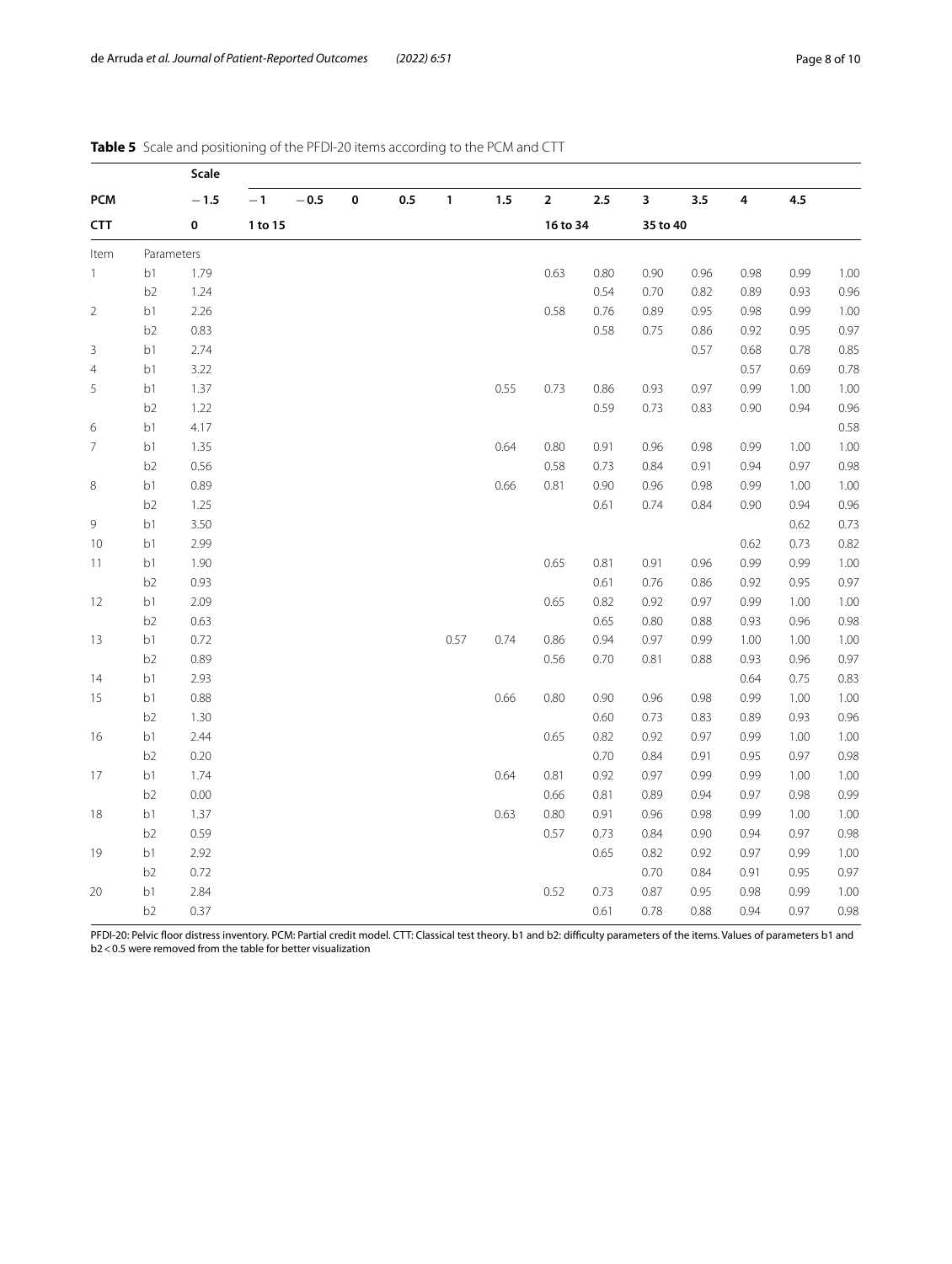# **Appendix 2**

See Table. [6](#page-8-13)

<span id="page-8-13"></span>**Table 6** Distribution of the scores for the PFDI-20 response categories

|                |    | Responses                                    |                                                 |  |  |  |  |  |  |  |
|----------------|----|----------------------------------------------|-------------------------------------------------|--|--|--|--|--|--|--|
| <b>Items</b>   | No | Yes, it doesn't bother at<br>all or somewhat | Yes, it bothers<br>moderately or<br>quite a bit |  |  |  |  |  |  |  |
| 1              | 0  | 1                                            | $\overline{2}$                                  |  |  |  |  |  |  |  |
| $\overline{2}$ | 0  | 1                                            | $\overline{2}$                                  |  |  |  |  |  |  |  |
| 3              | 0  | $\overline{2}$                               | $\overline{2}$                                  |  |  |  |  |  |  |  |
| $\overline{4}$ | 0  | $\overline{2}$                               | $\overline{2}$                                  |  |  |  |  |  |  |  |
| 5              | 0  | 1                                            | $\overline{2}$                                  |  |  |  |  |  |  |  |
| 6              | 0  | $\overline{2}$                               | $\overline{2}$                                  |  |  |  |  |  |  |  |
| $\overline{7}$ | 0  | 1                                            | $\overline{2}$                                  |  |  |  |  |  |  |  |
| 8              | 0  | 1                                            | $\overline{2}$                                  |  |  |  |  |  |  |  |
| 9              | 0  | $\overline{2}$                               | $\overline{2}$                                  |  |  |  |  |  |  |  |
| 10             | 0  | $\overline{2}$                               | $\overline{2}$                                  |  |  |  |  |  |  |  |
| 11             | 0  | 1                                            | $\overline{2}$                                  |  |  |  |  |  |  |  |
| 12             | 0  | 1                                            | $\overline{2}$                                  |  |  |  |  |  |  |  |
| 13             | 0  | 1                                            | $\overline{2}$                                  |  |  |  |  |  |  |  |
| 14             | 0  | $\overline{2}$                               | $\overline{2}$                                  |  |  |  |  |  |  |  |
| 15             | 0  | 1                                            | $\overline{2}$                                  |  |  |  |  |  |  |  |
| 16             | 0  | 1                                            | $\overline{2}$                                  |  |  |  |  |  |  |  |
| 17             | 0  | 1                                            | $\overline{2}$                                  |  |  |  |  |  |  |  |
| 18             | 0  | 1                                            | $\overline{2}$                                  |  |  |  |  |  |  |  |
| 19             | 0  | 1                                            | $\overline{2}$                                  |  |  |  |  |  |  |  |
| 20             | 0  | 1                                            | $\overline{2}$                                  |  |  |  |  |  |  |  |

Variation of the total PFDI-20 score: 0—40

Classifcation: 0 (no symptoms and no distress), 1—15 points (with symptoms and mild distress), 16—34 (with symptoms and moderate distress), 35—40 (with symptoms and severe distress)

PFDI-20: Pelvic floor distress inventory

#### **Acknowledgements**

We thank CAPES for encouraging research. We also thank the study centers for their support in collecting the data: Prof. Dr. Thuane Huyer da Roza; Prof. Dr. Hedioneia Maria Foletto Pivetta; and Prof. Dr. Melissa Medeiros Braz.

## **Author contributions**

GTA: Project development, data collection, data analysis, manuscript writing. DFA: data collection, data analysis, manuscript writing. JFV: project development, manuscript writing. All authors read and approved the fnal manuscript.

#### **Funding**

This study was funded by Coordenação de Aperfeiçoamento de Pessoal de Nível Superior (Grant Nos. 001, 3.437.754).

#### **Availability of data materials**

Data are available from the main author.

## **Code availability**

Not applicable.

## **Declarations**

#### **Ethics approval and consent to participate**

All procedures performed in studies involving human participants were in accordance with the ethical standards of the institutional and/or national research committee and with the 1964 Helsinki Declaration and its later amendments or comparable ethical standards. The study was approved by the Bioethics Committee of the Universidade Federal de Santa Catarina (No. 3,437,754).

#### **Consent for publication**

Not applicable.

#### **Competing interests**

The authors declare that they have no competing interest.

#### **Author details**

<sup>1</sup> Departament of Physical Therapy, Universidade Federal de São Carlos, Rod. Washington Luiz, s/n, São Carlos, SP CEP: 13565-905, Brazil. <sup>2</sup> Departament of Technology Sciences, Universidade Federal de Santa Catarina, Florianópolis, Brazil.<sup>3</sup> Department of Health Sciences and Technology, Universidade Federal de Santa Catarina, Araranguá, Brazil.

#### Received: 4 November 2021 Accepted: 3 May 2022 Published online: 16 May 2022

#### **References**

- <span id="page-8-0"></span>1. Barber MD (2007) Questionnaires for women with pelvic foor disorders. Int Urogynecol J 18(4):461–465
- <span id="page-8-1"></span>2. Mokkink LB, Prinsen CAC, Bouter LM, de Vet HCW, Terwee CB (2016) The consensus-based Standards for the selection of health Measurement INstruments (COSMIN) and how to select an outcome measurement instrument. Braz J Phys Ther 20(2):105–113
- <span id="page-8-2"></span>3. Barber MD, Walters MD, Bump RC (2005) Short forms of two conditionspecific quality-of-life questionnaires for women with pelvic floor disorders (PFDI-20 and PFIQ-7). Am J Obstet Gynecol 193(1):103–113
- <span id="page-8-3"></span>4. Zuchelo LTS, Bezerra IMP, Silva ATM, Gomes JM, Júnior JMS, Baracat EC et al (2018) Questionnaires to evaluate pelvic foor dysfunction in the postpartum period: a systematic review. Int J Womens Health 10:409–424
- 5. Aguilar VC, White AB, Rogers RG (2017) Updates on the diagnostic tools for evaluation of pelvic floor disorders. Curr Opin Obstet Gynecol 29(6):458–464
- <span id="page-8-4"></span>6. Arouca MAF, Duarte TB, Lott DAM, Magnani PS, Nogueira AA, Rosa-E-Silva JC et al (2016) Validation and cultural translation for Brazilian Portuguese version of the pelvic floor impact questionnaire (PFIQ-7) and pelvic floor distress inventory (PFDI-20). Int Urogynecol J 27(7):1097–1106
- <span id="page-8-5"></span>7. Abrams P et al (2017) Incontinence, 6th edn. Health Publication, Paris
- <span id="page-8-6"></span>8. Arruda GT, Henrique TS, Virtuoso JF (2021) Pelvic floor distress inventory (PFDI)-systematic review of measurement properties. Int Urogynecol J 32:2657–2669
- <span id="page-8-7"></span>9. Ma Y, Xu T, Zhang Y, Mao M, Kang J, Zhu L (2019) Validation of the chinese version of the pelvic floor distress inventory-20 (PFDI-20) according to the COSMIN checklist. Int Urogynecol J 30(7):1127–1139
- <span id="page-8-8"></span>10. Hutcheson GD, Sofroniou N (1999) The multivariate social scientist: Introductory statistics using generalized linear models. Sage, London, pp 224–225
- <span id="page-8-9"></span>11. Tabachnick BG, Fidell LS (2014) Using multivariate statistics, 6th edn. Allyn and Bacon, Boston, p 667
- <span id="page-8-10"></span>12. Timmerman ME, Lorenzo-Seva U (2011) Dimensionality assessment of ordered polytomous items with parallel analysis. Psychol Methods 16:209–220
- <span id="page-8-11"></span>13. Lorenzo-Seva U, Ferrando PJ (2019) Robust Promin: a method for diagonally weighted factor rotation*.* Technical Report, URV, Tarragona
- <span id="page-8-12"></span>14. Ferrando PJ, Lorenzo-Seva U (2017) Assessing the quality and appropriateness of factor solutions and factor score estimates in exploratory item factor analysis. Educ Psychol Meas 78:762–780